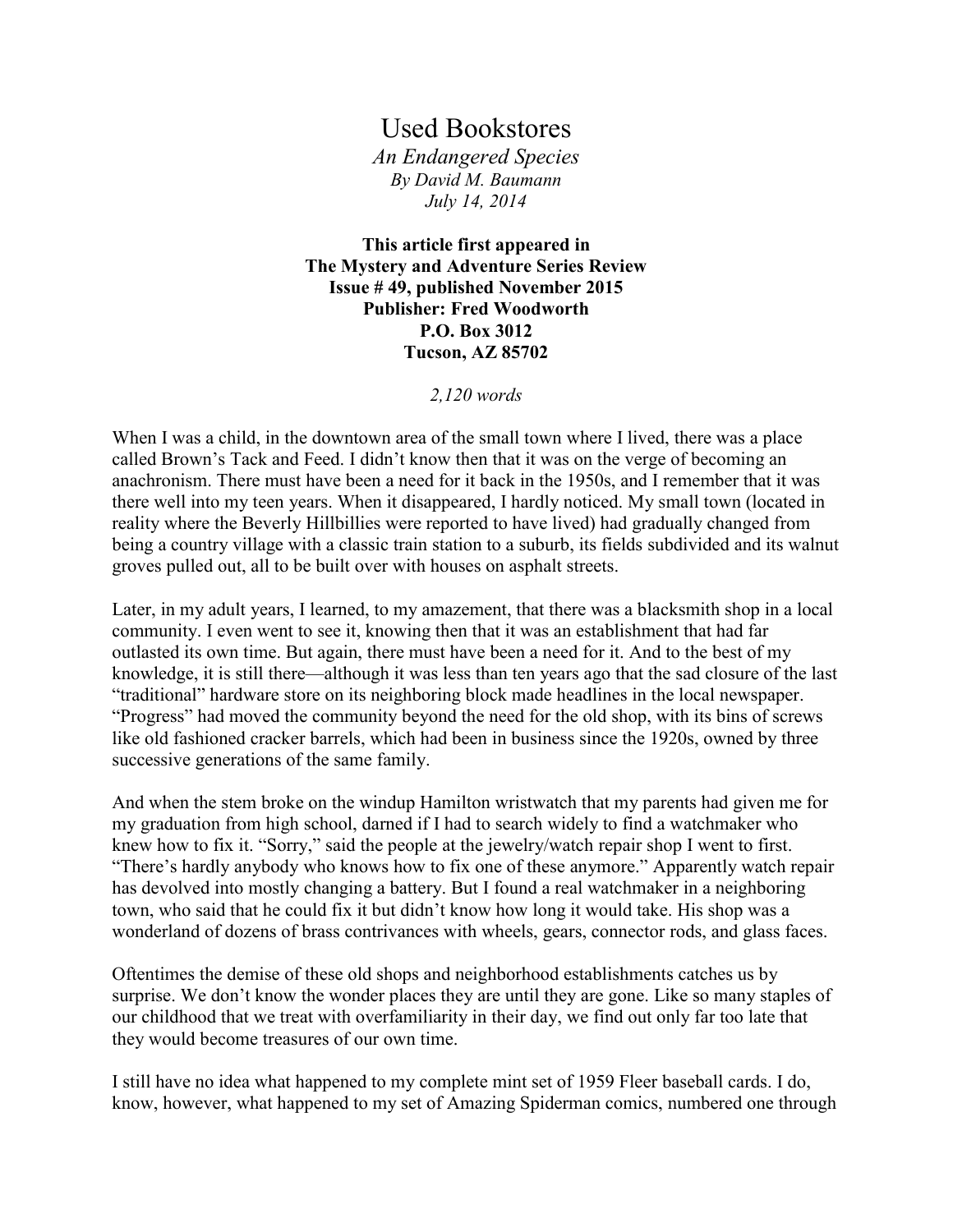twenty-five. I had bought them for ten cents each as they came out over fifty years ago, and at the end of the 1960s sold them for 1000% per cent profit! I remember gleefully selling them for a dollar apiece to some comic collector. As I clutched the \$25.00 he gave me, I doubt that even he could have foreseen that those magazines would fetch prices today that would be enough to finance a long, luxurious trip around the world.

Yet I know that if I had them now, I wouldn't sell them. I'd still read and enjoy them.

Since the passing years have given me a little wisdom through experience, I am able now to treasure the used bookstores of my acquaintance. I know well that their days are numbered, and I will patronize them as I can. Already I've come up against online stores like the one I described in the article that appeared in the *Review* (#38, July 2005), whose name I concealed with the name Books up the Wazoo. This ultra-modern, up-to-date establishment only did business online. No personal visits to a store; not even sales by telephone.

And I have seen the closure of the great used bookstores I frequented when I first began collecting over twenty-five years ago: Acres of Books, Altair 4, The Book Baron—the first and third of these being huge warehouse-size establishments in which one could wander aisles for an entire day.

I began collecting series books when a thoughtful friend gave me a reading copy of *The Phantom Freighter* (original text) for my fortieth birthday, for I had mentioned to her that I regretted giving away all of my Hardy Boys books when I started high school. Inspired by her gift, I set out to rebuild my collection, and in eleven months had reassembled my set of mysteries by "Franklin W. Dixon". I did so solely by browsing used bookstores wherever I went. In my searches, I also found books from other series I had read as a child: Tom Swift Jr., Rick Brant, Tom Corbett, and others. I began to collect those as well. Once in a while I made a good find of a volume I had learned was scarce. And as I made friends with other collectors, I enjoyed hearing their accounts of good finds. We all knew then that used bookstores across the nation held the books that we wanted—it was just a matter of exploring, digging, wandering, locating the prizes that were there to be found.

In a recent conversation with a fellow series book collector, we commiserated that the golden age of series book collecting was probably past. Not only has it been a long time since we've made a good find "in the wild", as he put it, but finding a used bookstore at all is harder than it used to be, much less finding one with a good selection of series books.

Whenever I drive through small towns or cruise large cities, whenever possible I stop at any used bookstore I find. More often than not, the juvenile section is comprised mostly of paperback books a quarter of an inch thick that go back maybe to the 1990s. There may be a few hardbacks, but any series books among them are usually jacketless reader's copies, and are the most common entries of a series. Finding a scuffed copy of *Sea Gold* or *The Tower Treasure* or *The Revolt on Venus* offered for \$4.00 is more of a downer than anything else.

There are fewer and fewer used bookstores that one can enter through a door that sounds a little bell when it is opened, and where the visitor is greeted with the heady aroma of old paper, aging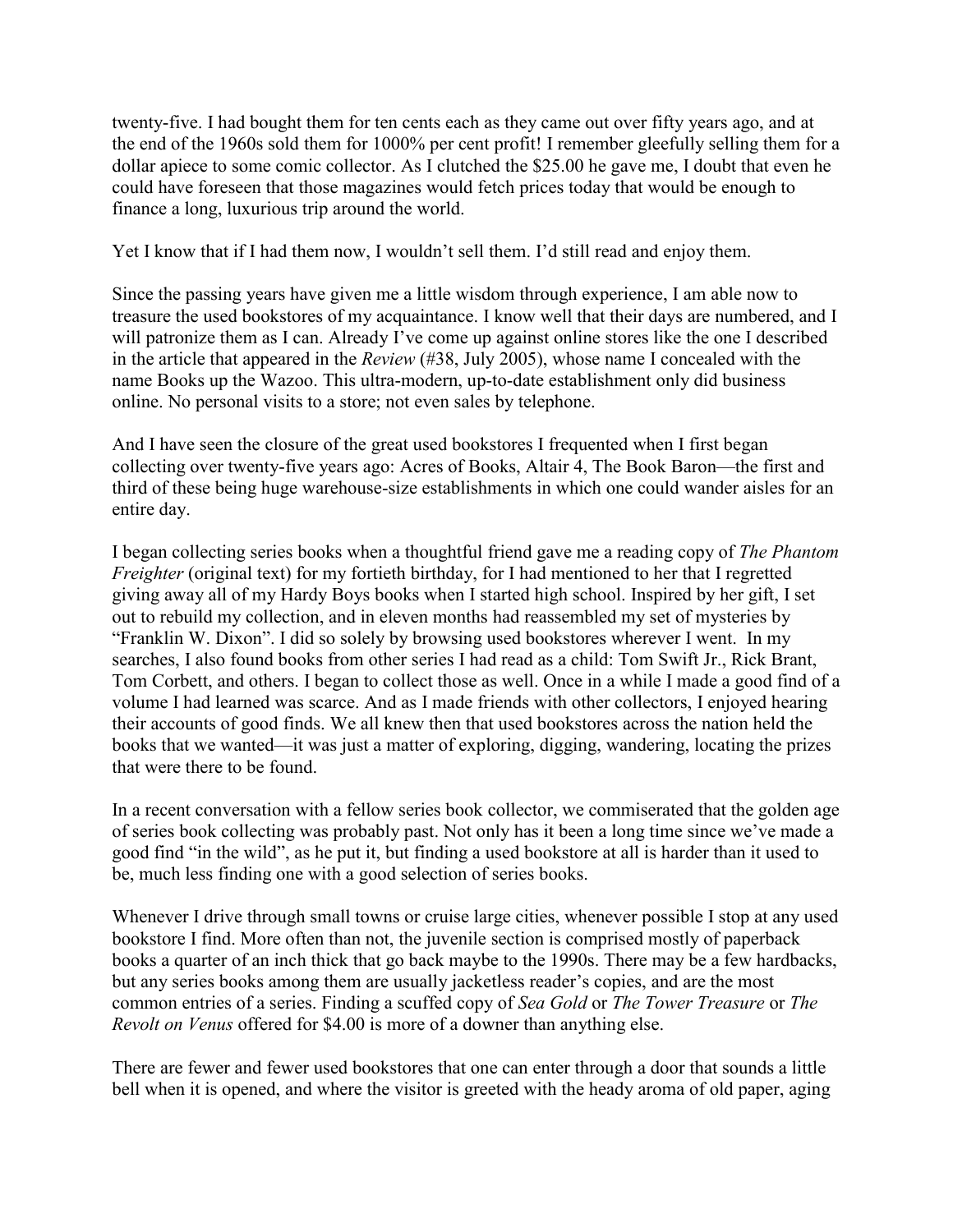bookbinder's glue, and dust. If one finds a good book in a dust jacket, prices are usually pretty high, and they're often in the "classics" section apart from the Goosebumps paperbacks. Or maybe inside a glass case.

In an antique mall near where I lived until earlier this year there are some Rick Brants in dust jacket offered for \$30.00 each, and they're low numbers. And they've been there for months. Which is another point: now I find books in antique malls more often than in used bookstores. Maybe the proprietors think that classifying them as "antiques" rather than "used books" makes them worthy of high prices.

Well, all things come to an end, and we collectors are in an era that is winding down. We are by no means finished, but there were only a finite number of books to begin with and attrition and other forces are cutting their numbers each year. Even if a print run fifty or sixty years ago produced 20,000 volumes, there are few now to be found. And the demand is low, since most young people today are too busy with electronics, and maybe most of the baby boomers who are collectors have found most of what they want. Occasionally a new collector arises, or someone who reminisces about our favorite books in an article filled with nostalgia, published in some periodical for the AARP crowd. And there's even the occasional young person who's introduced to our books and likes them. I've been delighted more than once to give an extra Troy Nesbit or Hal Keen or Ken Holt or Three Investigators or Connie Blair to a twelve-year-old whose eyes grow big with wonder and gratitude. But the trend is clearly downward.

Fortunately, there are still a few good used bookstores around. Even in the second decade of the twenty-first century it is possible to enter an aromatic emporium suggestive of Amos Grice's general store in *The Mystery of Cabin Island*, offering books of earlier eras rather than cracker barrels and pot bellied stoves. Now that I live in Illinois, I've heard of one in Springfield, which I plan to visit soon, and another in next-door Indiana, which is also on my list.

Through the recommendation of Valerie Kramer of Port Orford, Oregon, near where I used to live, I went to Robert's Bookshop on Highway 101 in Lincoln City, on the central coast of Oregon. The ocean is just across the street. Robert's is to used books what an old fashioned ice cream parlor or drug store with a marbletop fountain is to a hot fudge sundae. Robert's is not only "the way used bookstores used to be", but what they used to be at their best. In the course of a five-day visit to the area last January, I went to Robert's three times for visits of two or three hours each.

The right look is there. The right smells are there. The right layout of aisles and shelves is there. There are corridors, crannies, several "back rooms" that appear just when you think you've reached the end of an aisle. The walls are festooned with posters and memorabilia of historical events and bibliophiliac ephemera. The treasures are cornucopiacal; nearly every turn has something of wonder to draw the discerning and appreciative eye.

Here there is a poster honoring the Navajo code talkers of World War II—covered with autographs of the code talkers themselves. There is a movie poster from a classic 1940s drama. And there are dozens of framed original artwork for classic book covers, many of them signed by